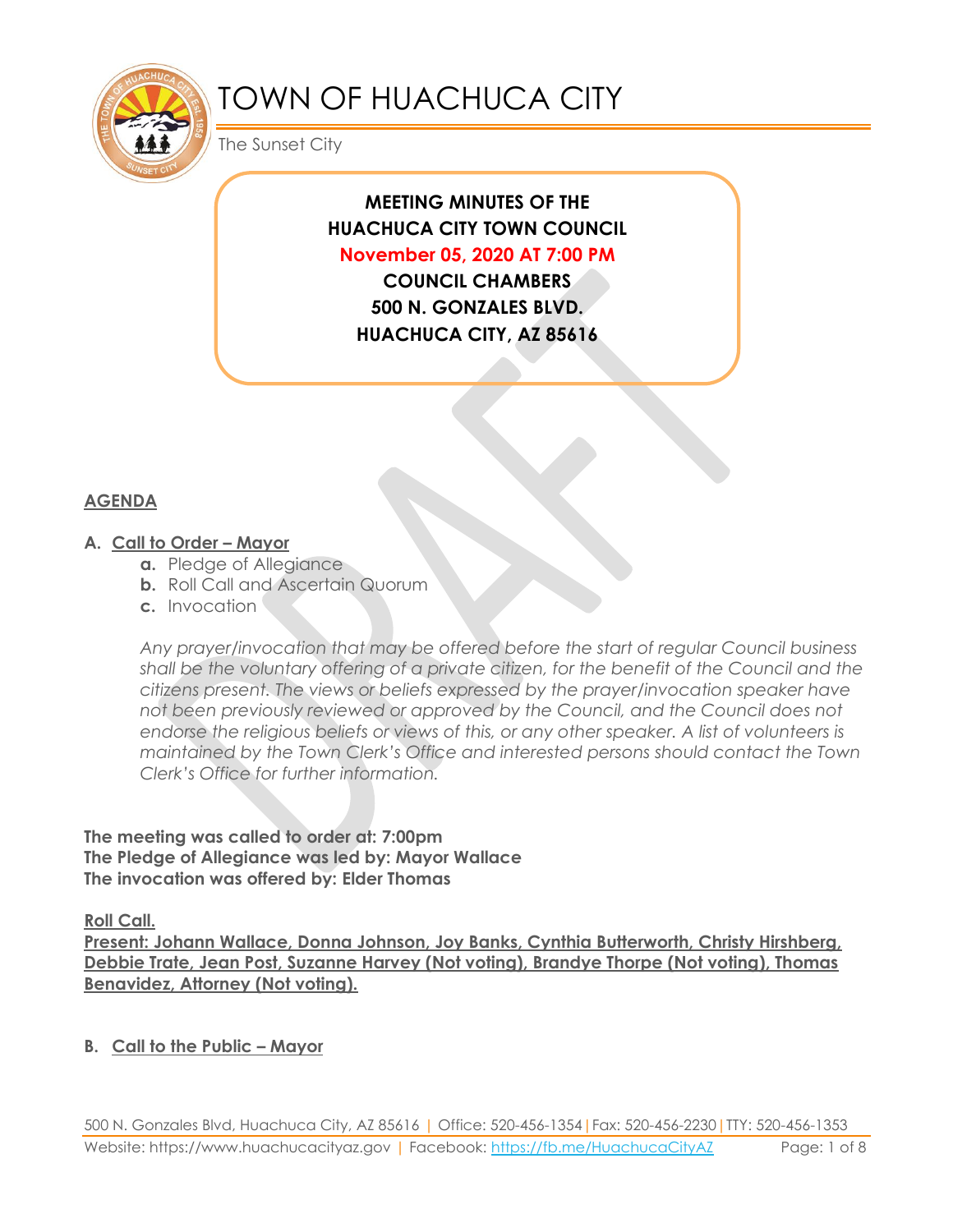*A.R.S. 38-431.01 states the Public Body may make an open call to the public during a public meeting, subject to reasonable time, place and manner restrictions, to allow individuals to address the public body on any issue within the jurisdiction of the Public Body. At the conclusion of an open call to the public, individual members of the Public Body may respond to criticism made by those who have addressed the Public Body, may ask staff to review a matter or may ask that a matter be put on a future agenda. However, members of the Public Body shall not discuss or take legal action on matters raised during an open call to the public unless the matters are properly noticed for discussion and legal action.*

Mayor Wallace Recognizes Steven Hasson.

Mr. Hasson: I would like to introduce myself, I am on the Whetstone Fire District Board of Directors and also here is Donna Graybill, the Chairperson. We just wanted to come over and say hi and establish a good relationship and I think that's important now because our Fire Chief has retired and so we're in a period of uncertainty but with Donna's guidance we have an action plan for a new Fire Chief and an Interim Fire Chief probably. We intend to work closely with you to ensure that the transition is seamless and the relationship is stronger. My background is 35 years in public service, I served as a City Manager in several locations around the United States. Elected County Supervisor for many years.

### **C. Consent Agenda - Mayor**

*All items listed in the Consent Agenda are considered routine matters and will be enacted by one motion of the Council. There will be no separate discussion of these items unless a Member of the Town Council requests that an item or items be removed for discussion. Council Members may ask questions without removal of the item from the Consent Agenda. Items removed from the Consent Agenda are considered in their normal sequence as listed on the agenda, unless called out of sequence.*

- **C.1** Consider approval of the minutes of the Regular Council meeting held on October 22, 2020.
- **C.2** Consider approval of the Payment Approval Report.

**C.3** Consider approval of the disposal of 6 ft extendable ladder, miscellaneous NASCAR items, desk phone, miscellaneous tools, crystal lamp, clock, vintage camara, vintage radio, and a household serving tray through Public Surplus.

**Motion:** , **Action:** Open for Discussion and/or Action, **Moved by** Johann Wallace, **Seconded by** Cynthia Butterworth.

**Motion:** Approve the items on the Consent Agenda, **Action:** Approve, **Moved by** Johann Wallace, **Seconded by** Jean Post.

Motion passed unanimously.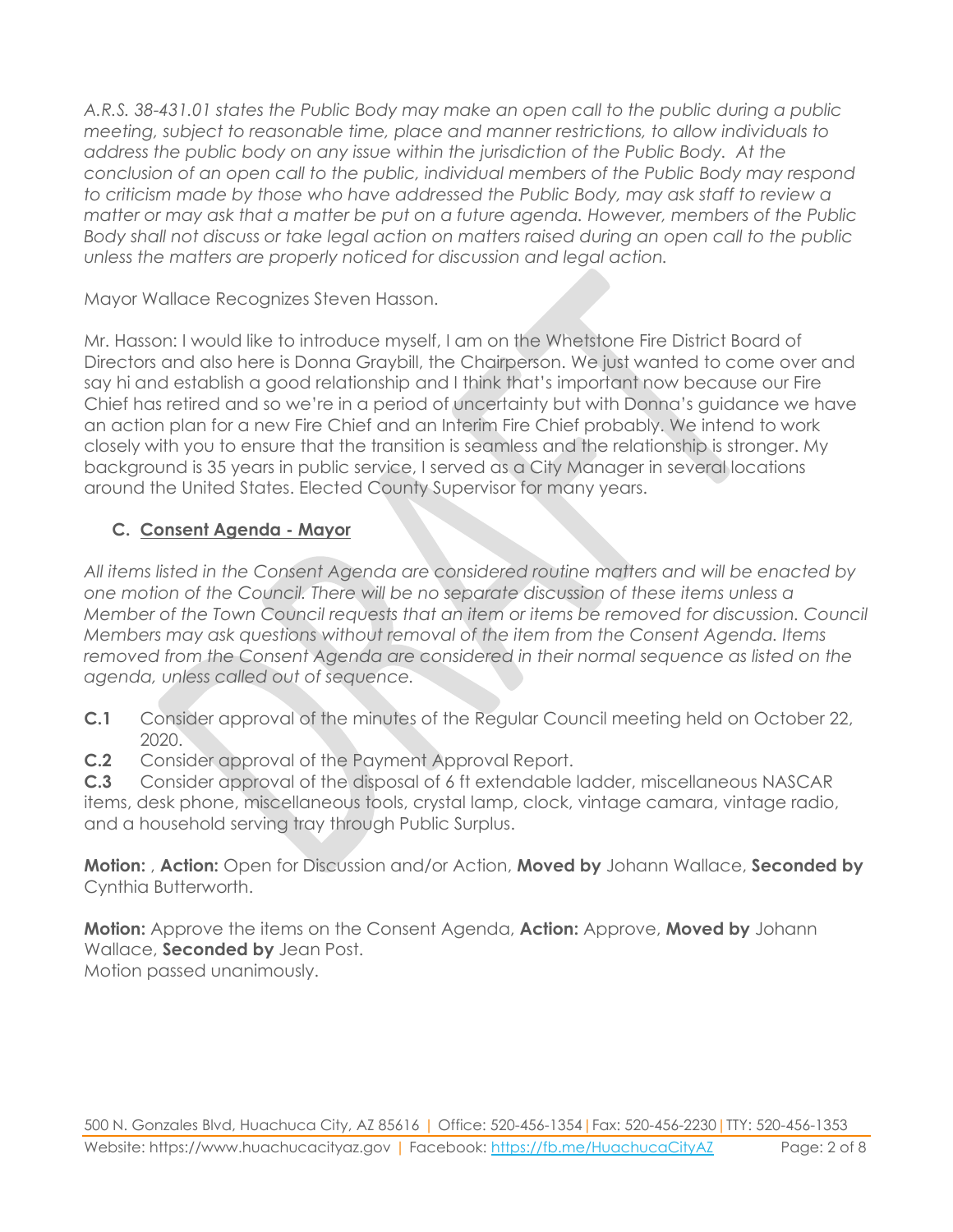#### **D. Unfinished Business before the Council – Mayor**

*Public comment will be taken at the beginning of each agenda item, after the subject has been announced by the Mayor and explained by staff. Any citizen, who wishes, may speak one time for five minutes on each agenda item before or after Council discussion. Questions from Council Members, however, may be directed to staff or a member of the public through the Mayor at any time.*

#### **E. New Business Before Council - Mayor**

*Public comment will be taken at the beginning of each agenda item, after the subject has been announced by the Mayor and explained by staff. Any citizen, who wishes, may speak one time for five minutes on each agenda item before or after Council discussion. Questions from Council Members, however, may be directed to staff or a member of the public through the Mayor at any time.*

**E.1 Discussion and or/Action [Town Attorney]:** The Council might vote to go into executive [closed] session, pursuant to A.R.S. 38-431.03(A) (3) & (4), for legal advice, consultation and to direct its attorneys concerning the water rights adjudication in Maricopa County Case No. W1- 11-0245 ["In Re the General Adjudication of All Rights to Use Water in the Gila River System and Source"]. Following the executive session, the Council might take action to direct its attorneys.

Mr. Benavidez: I feel bad, I know we usually wait until the end of the meeting for Executive Session, but he waits in the office for us.

**Motion:** Item E.1 , **Action:** Open for Discussion and/or Action, **Moved by** Johann Wallace, **Seconded by Cynthia Butterworth.** 

**Motion: 7:07pm** , **Action:** Enter Executive Session, **Moved by** Johann Wallace, **Seconded by** Donna Johnson. Motion passed unanimously.

**Motion:** 7:17pm , **Action:** Close Executive Session enter back into Public Session, **Moved by** Johann Wallace, **Seconded by** Christy Hirshberg. Motion passed unanimously.

Mayor Wallace: No action to take, we just received an update.

**E.2 Discussion and/or Action [Suzanne Harvey]:** Resolution No. 2020-24 authorizing approval of an intergovernmental agreement with the State of Arizona to join the Arizona Cooperative Purchasing Program. Cooperative purchasing is authorized by the Town Code, Section 3.05.090, as an alternative to the Town's procurement process.

**Motion:** Item E.2, **Action:** Open for Discussion and/or Action, **Moved by** Johann Wallace, **Seconded by Christy Hirshberg.**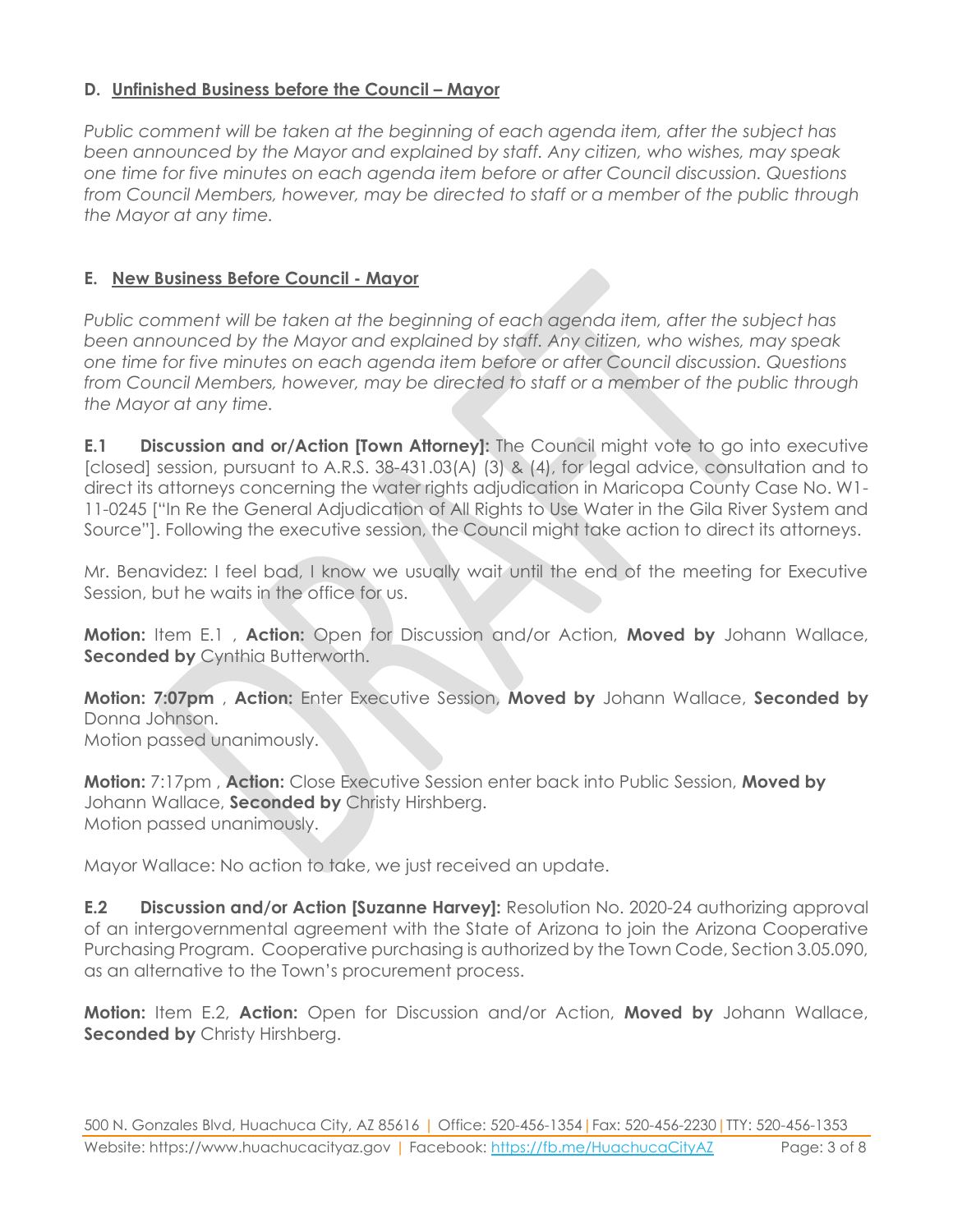Director Harvey: Essentially what this does is it allows us to use state contracts that have already been approved through the state without the need for the request for proposal (RFP) process. This saves time and money and reduces the administrative burden. We definitely want to do this as we are looking at the sewer pond project. This will allow us to move forward quickly.

**Motion:** Resolution2020-24, **Action:** Approve, **Moved by** Johann Wallace, **Seconded by** Donna Johnson.

Motion passed unanimously.

**E.3 Discussion and/or Action [Suzanne Harvey]:** Resolution No. 2020-25 authorizing approval of an intergovernmental agreement with the Mohave Educational Services Cooperative to join Mohave's public purchasing program.

**Motion:** Item E.3 , **Action:** Open for Discussion and/or Action, **Moved by** Johann Wallace, **Seconded by Christy Hirshberg.** 

Director: This is basically the same as the previous item, however, this started out being just for schools and school districts but have since grown and expanded and now offer services to municipalities, counties and government agencies too. They do a lot of good work. They may come in handy particularly for the Library because they have contracts for educational things but they do everything as well.

**Motion:** 2020-25, **Action:** Approve, **Moved by** Johann Wallace, **Seconded by** Donna Johnson. Motion passed unanimously.

**E.4 Discussion and/or Action [Suzanne Harvey]:** Director Harvey will give an update regarding the sewer pond closure project.

**Motion:** Item E.4, **Action:** Open for Discussion and/or Action, **Moved by** Johann Wallace, **Seconded by Christy Hirshberg.** 

Director Harvey: Doc, Jim and I met with SJ Anderson Company who came down with their engineer from Team Converse. We want to move forward, they are going to be very helpful. They have already set up a timeline and they plan to come down here on November 19, 2020 to do a work session with Council and then we'll have it on the Agenda for Council approval that evening.

Jim Halterman: These guys are our liaison between us and ADEQ. It's like having a grant writer, they are our permit writer.

Suzanne Harvey: They will also help with getting Wifa funding.

Mayor Wallace: You said there's a project timeline?

Suzanne Harvey: There is, I just got it yesterday.

Jim Halterman: They also have a backup plan if we can't go through Wifa for other funding. Mayor Wallace: So we have a work session on the 19th, letting you know that's scheduled at 6pm. Could you send out that timeline?

Suzanne Harvey: I will Sir.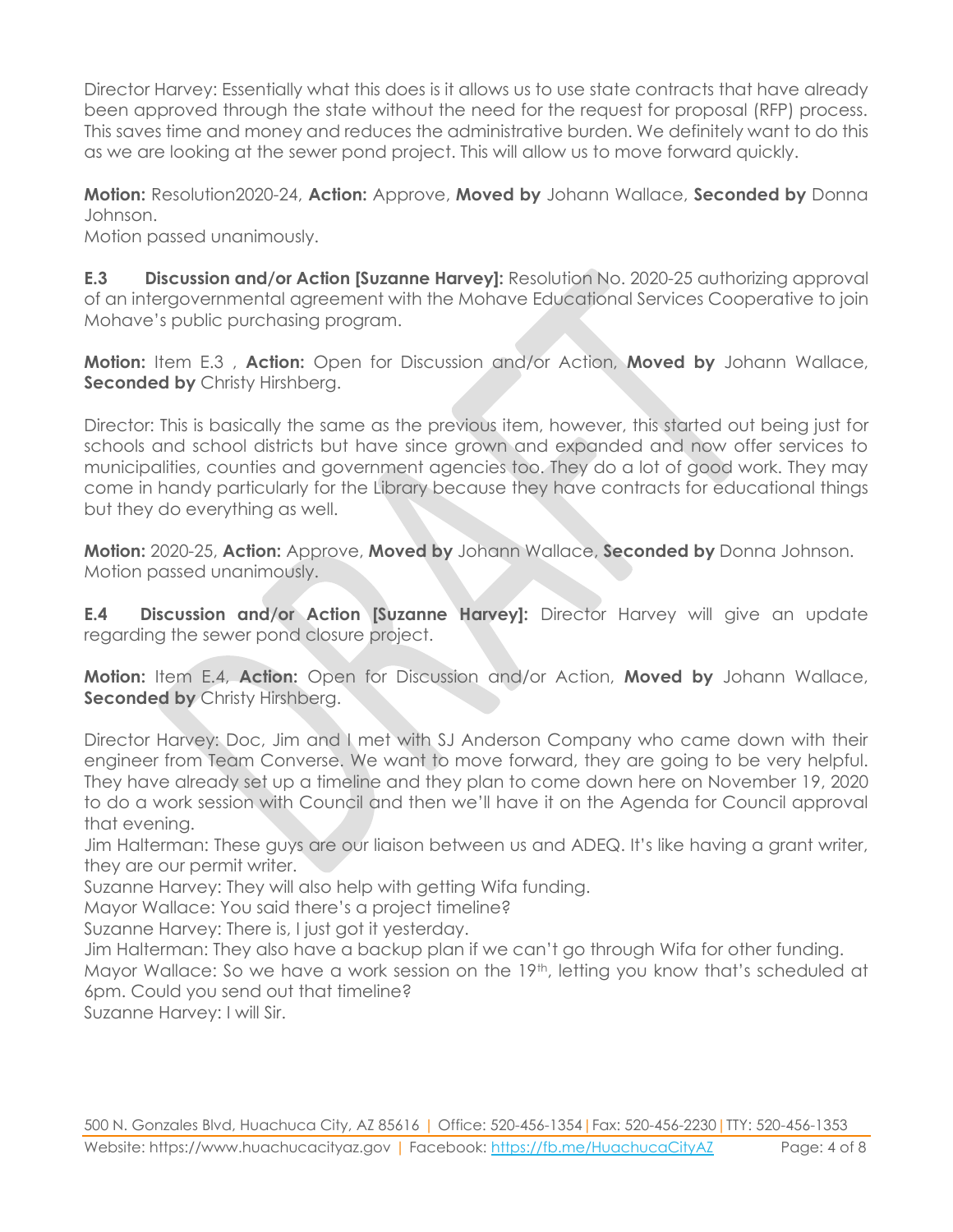**E.5 Discussion and/or Action [Mayor Wallace]:** Council might take action to hire a new Town Manager and might also discuss and establish the salary and other terms of the position. The Council might go into executive [closed] session, pursuant to A.R.S. 38-431.03(A)(1), to discuss these matters, but any final action will take place in open session.

**Motion:** Item E.5 , **Action:** Open for Discussion and/or Action, **Moved by** Johann Wallace, **Seconded by Cynthia Butterworth.** 

**Motion:** 7:22pm , **Action:** Enter Executive Session, **Moved by** Johann Wallace, **Seconded by** Donna Johnson. Motion passed unanimously.

**Motion:** 7:32pm, **Action:** Close Executive Session and open back up to Public, **Moved by** Johann Wallace, **Seconded by** Christy Hirshberg. Motion passed unanimously.

**Motion:** Select Ms. Suzanne Harvey as our next Town Manager, **Action:** Approve, **Moved by** Johann Wallace, **Seconded by** Cynthia Butterworth. Motion passed unanimously.

**Motion:** Town Attorney to develop a contract and bring it back to Council for decision, **Action:** Direct Staff, **Moved by** Johann Wallace, **Seconded by** Christy Hirshberg. Motion passed unanimously.

**E.6 Discussion and/or Action [Chief Thies]:** Chief Thies will seek approval for a street sign at Buckskin Dr. stating "Not a Through Street".

**Motion:** Item E.6, **Action:** Open for Discussion and/or Action, **Moved by** Johann Wallace, **Seconded by Cynthia Butterworth.** 

**Motion:** This street sign, **Action:** Approve, **Moved by** Johann Wallace, **Seconded by** Cynthia Butterworth.

Motion passed unanimously.

**E.7 Discussion and/or Action [Director Howe]:** Authorization to engage the firm of Logan-Simpson to perform the Phase I Environmental Assessment and Biological and Cultural Resources surveys and reports for Parcel 5 of the landfill.

**Motion:** Item E.7 , **Action:** Open for Discussion and/or Action, **Moved by** Johann Wallace, **Seconded by Cynthia Butterworth.**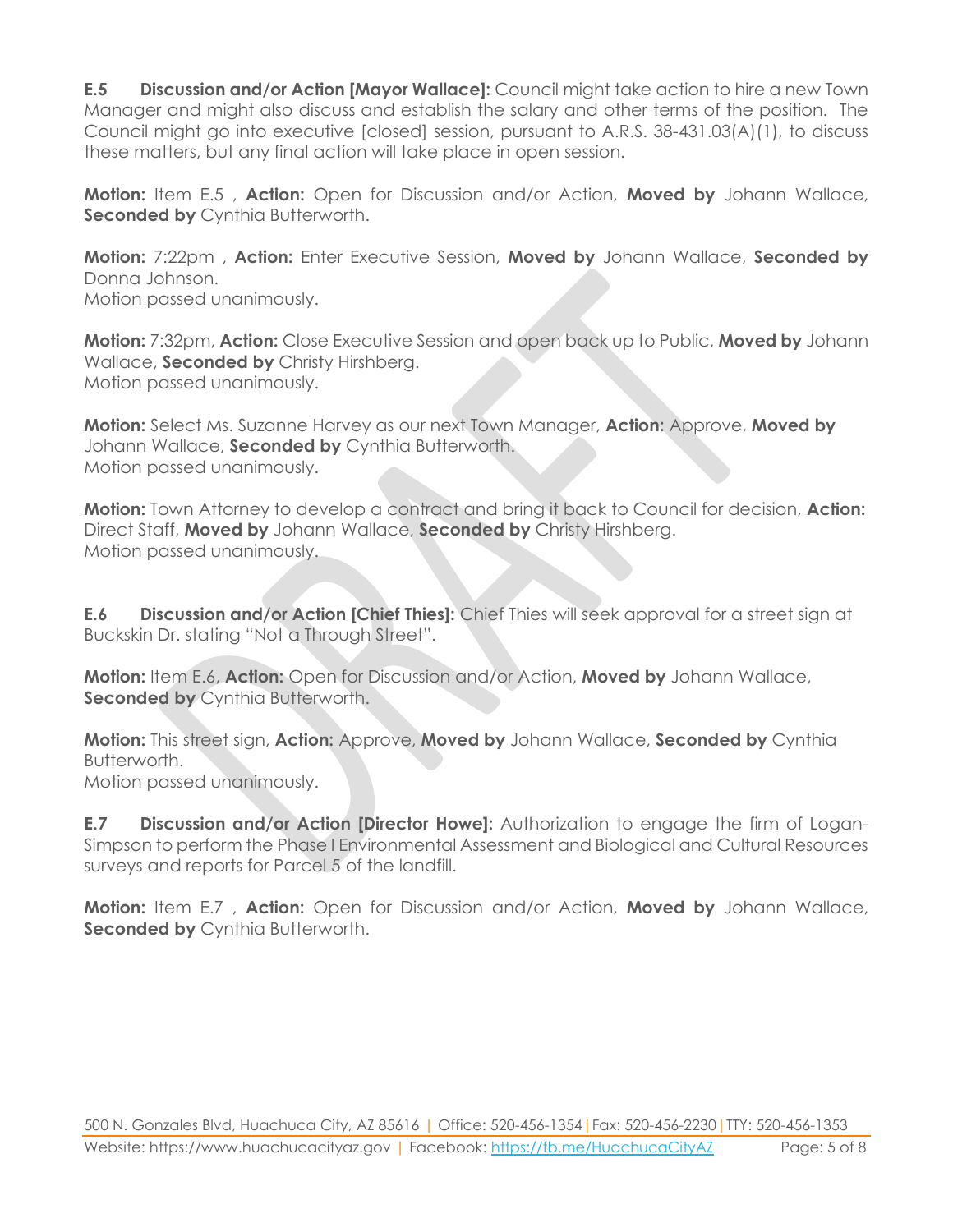| <b>Firm Name</b>                         | Scope of Work                                                                                  | Price | Schedule             | <b>HAWE</b> Comments                                                                                                                                                                                                                                                                                |
|------------------------------------------|------------------------------------------------------------------------------------------------|-------|----------------------|-----------------------------------------------------------------------------------------------------------------------------------------------------------------------------------------------------------------------------------------------------------------------------------------------------|
| 1. Harris Eviron Grour Biological Review | Cls III Cultural Res. Invest.<br>Phase I Eviron. Site Assmt.                                   |       | \$12,554 30 days     | Proposal very brief. Lacks detail.<br>Cannot tell what really is to be done.<br>Lowest Price. Schedule seems reasonable.<br>When requesting propsal there<br>was a lot of back/forth repetitive discussion.<br>Made me think they weren't listening. Worried<br>about throughness of final product. |
| 2.ACS                                    | <b>Biological Review</b><br><b>Cultural Res. Inventory</b>                                     |       | \$20,535 10-12 weeks | Proposal emphasized Bio and Cultural investigations.<br>No Phase I Enviorn. Big emphasis on Cultural investigation.<br>Highest price. Longest schedule at 90 days. Wanted 33%<br>upfront retainer plus CADD data files plus other data.                                                             |
|                                          | 3. LoganSimpson/Partı Phase I Eviron. Assmt.<br><b>Bio Survey</b><br><b>Cultural Resourses</b> |       | $$16,200$ 30-35 days | Proposal responsive and thorough enough to detrmine what<br>will be done. Price in the middle. Schedule seems reasonable.<br>Proposal was clearly laid out and easy to follow.                                                                                                                      |

Jay Howe: I'm recommending Logan Simpson for the cost of \$16,200.00.

**Motion:** Engagement of Logan Simpson for the Phase I Environmental Assessment and Biological and Cultural Resourses surveys and reports for Parcel 5 of the landfill, **Action:** Authorize, **Moved by** Johann Wallace, **Seconded by** Donna Johnson. Motion passed unanimously.

Mayor Wallace: Before we move on to item F, we do have a new resident, one who hasn't been here before, who did submit a call to the public slip and I want to give him a chance to come up and speak, so Mr. Dawson.

Lawrence Dawson: I'm outside city limits, but about a year and a half ago I had an extremely large water bill, \$458.00. The city meter said I used 186 thousand gallons of water. I don't know that I could use that much if I turned on the hose and let it run for 30 days, but I had no choice but to pay the bill. Previously the month before there was a \$275 water bill. The city replaced the meter and charged me \$75 for that. If your equipment is broken I shouldn't have to pay for that, it's your error. What I was told was that instead of reading 100 gallons, it was reading 100 gallons as 1000 gallons. They replaced the meter and it hasn't been an issue since. I didn't have a leak, that wasn't the issue. I had spoken to the previous city manager and the one before that too but he left and he hadn't gotten what he needed. It's just been sitting in limbo since. Maybe somebody can find out what's right and I know this city's not in a position to give me my money back but maybe we can adjust the bill accordingly. Like I said I'm not in any rush.

#### **F. Department Director reports**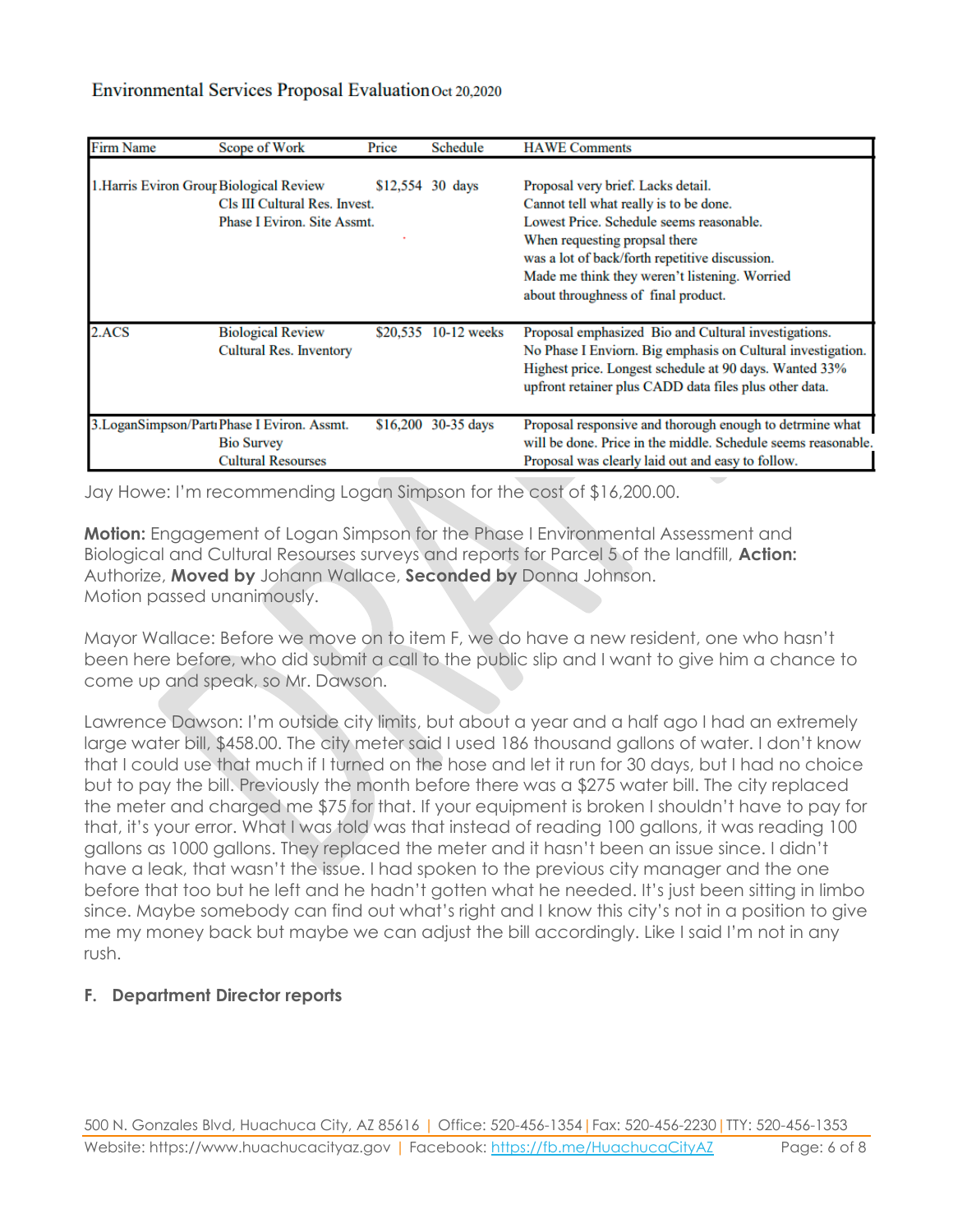Mayor Wallace: Council should have received the reports, do you have any questions for anyone? Has anything changed since you submitted them Directors?

Suzanne Harvey: I just want to say thank you to everyone who came out and helped with the Creepy Candy Cruise. We had 91 cars go through. I appreciate it. A lot of staff that wasn't there donated candy or money to buy candy so I really appreciate the support.

#### **G. Items to be placed on future agendas**

Mayor Wallace: The contract. Election results. Road closures or discussions for the parade.

#### **H. Reports of Current Events by Council**

Mayor Pro Tem Johnson: Everything went really smooth for Halloween and they did a great job setting up tables and everything.

Mayor Wallace: As it was mentioned by Steven, the resignation of the Fire Chief, I still want to have a work session with Whetstone so we need to figure out a date that works.

#### **I. Adjournment**

#### **7:44pm**

**Action: Adjourn, Moved by Johann Wallace, Seconded by Cristy Hirshberg. Motion passed unanimously.**

Approved by Mayor Johann R. Wallace on November 19, 2020.

Mr. Johann R. Wallace Mayor

\_\_\_\_\_\_\_\_\_\_\_\_\_\_\_\_\_\_\_\_\_\_\_\_\_\_\_\_\_\_\_\_\_\_\_\_

Attest:

Ms. Brandye Thorpe, Town Clerk

Seal: